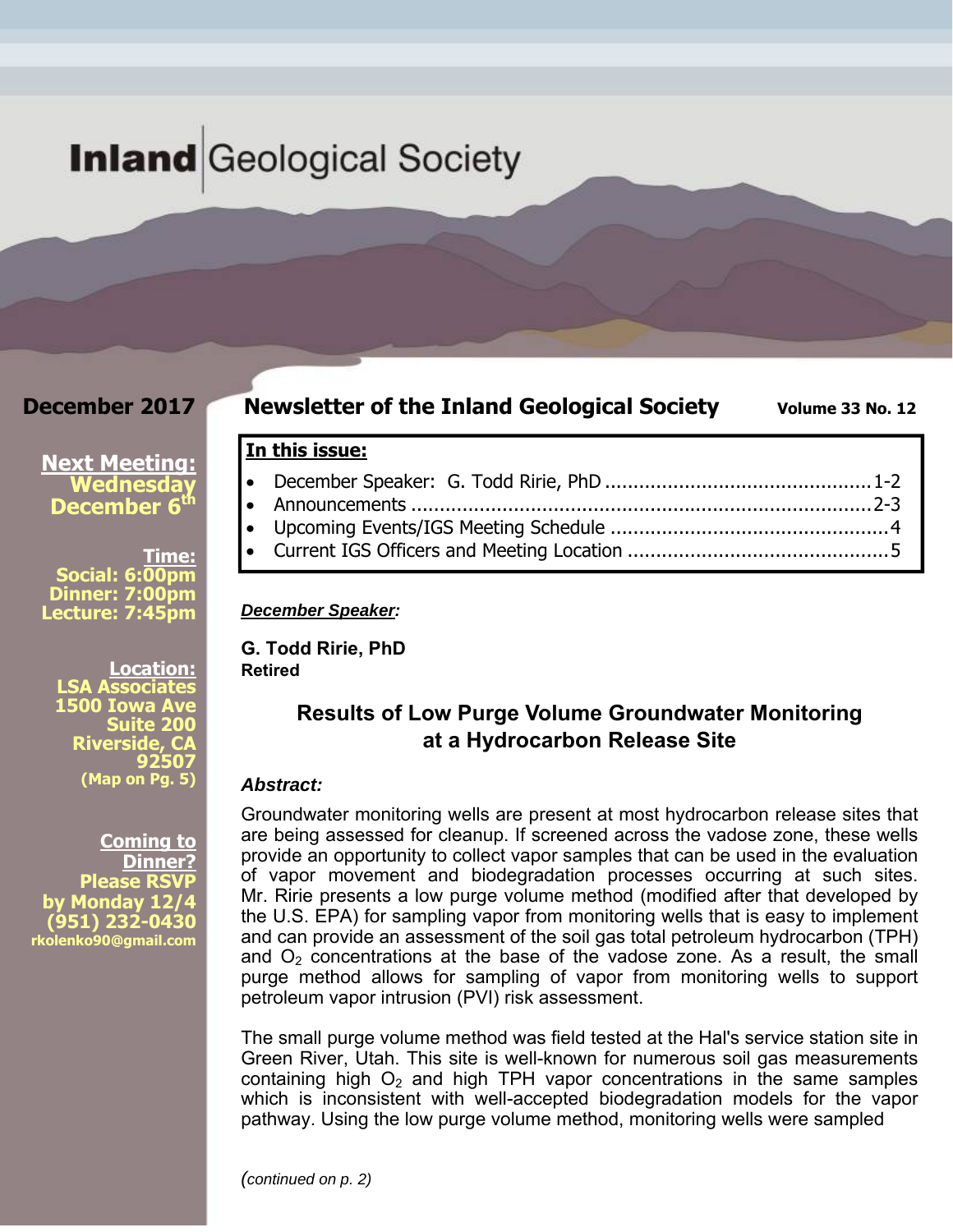*(continued from p. 1)* 

over, upgradient, and downgradient of the light non-aqueous phase liquid (LNAPL) footprint. Results from our testing at Hal's show that vapor from monitoring wells over LNAPL contained very low  $O<sub>2</sub>$ and high TPH concentrations. In contrast, vapor from monitoring wells not over LNAPL contained high  $O<sub>2</sub>$  and low TPH concentrations.

The results of this study show that a low purge volume method is consistent with biodegradation models, especially for sampling at sites where low permeability soils exist in and around an LNAPL source zone.



#### *Biography:*

Todd has a BA degree in geology from Cornell College, and a PhD degree in geology from the University of Iowa. Todd has over 30 years of experience in applied geology, geologic instruction, and environmental applications of geology. Since 1990, his primary responsibility has been on environmental projects primarily focused on petroleum hydrocarbon site assessment, vapor intrusion, and application of effective remedial approaches to reach closure. He worked many years for Unocal before joining BP in La Palma, CA after the Chevron acquisition of Unocal in 2005. Todd retired from BP at the end of 2016.

#### **Links to Publications**

We have been working to update the IGS website! Many interesting publications are available for viewing and download, including articles hosted by Greg Johnson. Check out Greg's Reading Room as well as links to other publications at http://www.inlandgeo.org/library.html.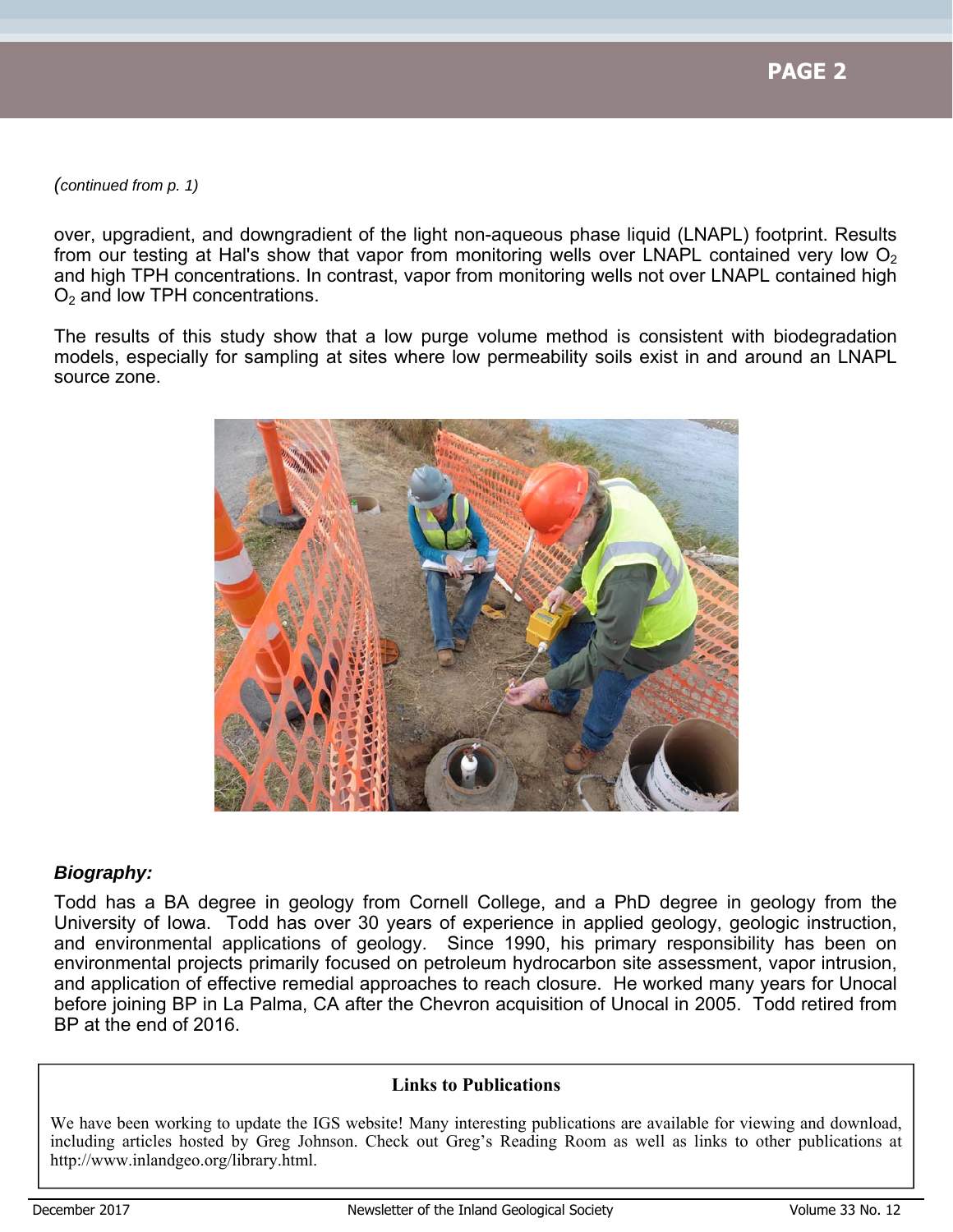

**SAVE THE DATES** 



32nd Annual **Desert Symposium** 

# and Field Trip

Symposium: April 20-21, 2018 Zzyzx, CA Field Trip: April 22-23, 2018

Theme: Against the current: Mojave River from sink to source: Hydrology and structural influences along Mojave Desert drainage systems.

Share your desert research with an oral or poster presentation. We encourage students to attend and compete for the **Adams Best Student Presentation Award.** 

| Abstract deadline (for all presentations): 20 Jan 2018 |             |
|--------------------------------------------------------|-------------|
| <b>Final Paper submission deadline:</b>                | 20 Feb 2018 |
| <b>Registration deadline:</b>                          | 10 Apr 2018 |

The field trip will camp at Owl Canyon Sunday night (Apr 22). A third-day informal trip will be held in the **Barstow area.** 



For more information please visit DesertSymposium.org



he 2018 Desert Symposium is being held in cooperation with the Desert Studies Center, California State University, Fullerton.

#### **AEG Student Chapter Grant Applications Due January 31**

Are you a member of an AEG student chapter? Don't miss a chance for your student chapter to apply for one of two competitive \$250 grants to put toward chapter activities! Previous recipients were awarded the grant based on their balanced combination of applied environmental and engineering geology activities, advocacy and financial need.

Visit the Student Chapter Details page on the AEG website to download the grant application.

### **Student Scholarship, Grant and Internship Opportunities**

Many professional organizations offer funding opportunities to students including travel grants to meetings, scholarships and grants for education or research, and employment internships. While scholarships are generally open only to members of the awarding organization, some organizations have free student memberships and a few do not require membership. Check all requirements carefully!

Several upcoming scholarship, grant and internship opportunities are listed below, but many more are available.

**The Geological Society of America (GSA)** has undergraduate and graduate grants and scholarships available with submittal dates beginning December 1st. For additional information, go to www.geosociety.org; select Education & Careers, Grants & Scholarships.

**The American Geosciences Institute (AGI)** has scholarships and internships available. For additional information, go to www.americangeosciences.org; select Programs, Workforce, For Students.

**The Association of Environmental and Engineering Geologists (AEG)**  offers various scholarships and awards with application deadlines of February 1st. For additional information, go to www.aegweb.org; select Students/ Educators, Scholarships/Grants.

**The American Institute of Professional Geologists (AIPG)** offers student scholarship awards. For additional information, go to www.aipg.org; select Students, Student Resources.

Look for other opportunities with professional organizations related to your field of interest.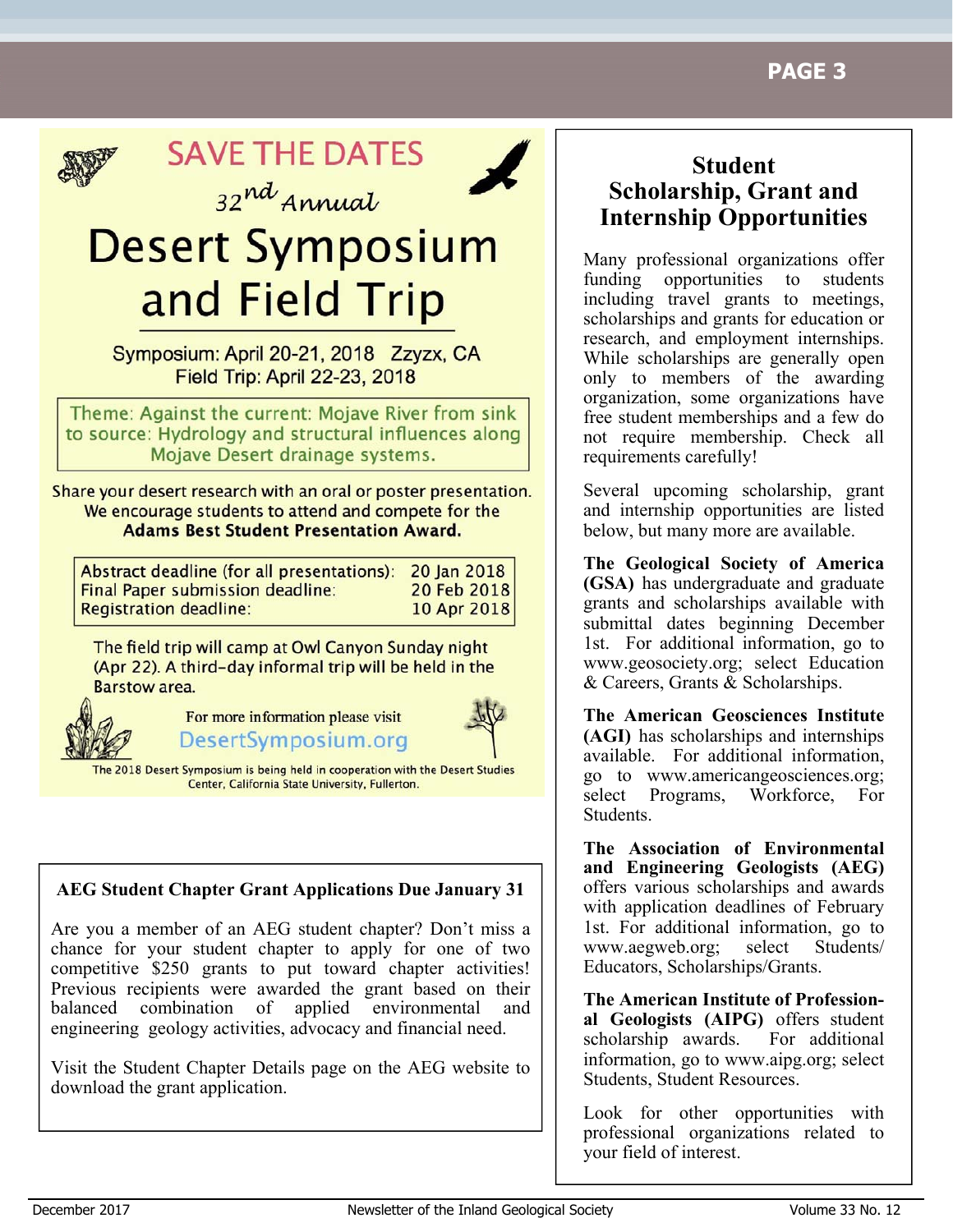### **Upcoming Meetings/Events**

#### **Inland Geological Society**

The Inland Geological Society typically meets the first Wednesday or Thursday of each month. The date for the January meeting has not been determined yet. For more information, visit our website at www.inlandgeo.org.

#### **South Coast Geological Society**



Monthly dinner meetings are typically the 1st Monday of the month. In December, the SCGS will hold its annual poster session and holiday party at Dave & Buster's in Orange, CA, on Mon., Dec. 4th at 7 pm. For

more information, visit the association website at www.southcoastgeo.org.

#### **AEG—Southern California Section**



The next meeting of the AEG— Southern California Section has not been announced yet. For more information, visit the association website at www.aegsc.org.

#### **AEG—Inland Empire Chapter**



Monthly dinner meetings are typically the third Wednesday of the month at Pinnacle Peak Steakhouse, 2533 S. La Cadena Drive, Colton. The December meeting has not been announced yet. For more information, visit the association website at

www.aegsc.org/chapters/inlandempire.

#### **Rock & Gem Shows—various locations**

Various rock and mineral shows will be held throughout southern California. To find one near you, visit www.rockngem.com, then select the Show Dates tab.

#### **San Diego Association of Geologists**



Wed., Dec. 13th at the San Diego Natural History Museum, San Diego. Dr. Tom Demere of the San Diego Natural History Museum will speak on Paleo Updates. For more information, visit the association website at www.sandiegogeologists.org.

#### **Los Angeles Basin Geological Society**



Monthly lunch meetings are typically the 4th Thursday of the month from  $11:30$  am to  $1:00$  pm at the Willow Street Conference Center, 4101 E. Willow Street, Long Beach. The next meeting of the Los Angeles Basin Geology

Society has not been announced yet. For more information, visit the association website at www.labgs.org.

### **Get Your IGS Coffee Mug!**

IGS will now be selling IGS coffee mugs at the monthly meetings. They will be on sale for \$10.